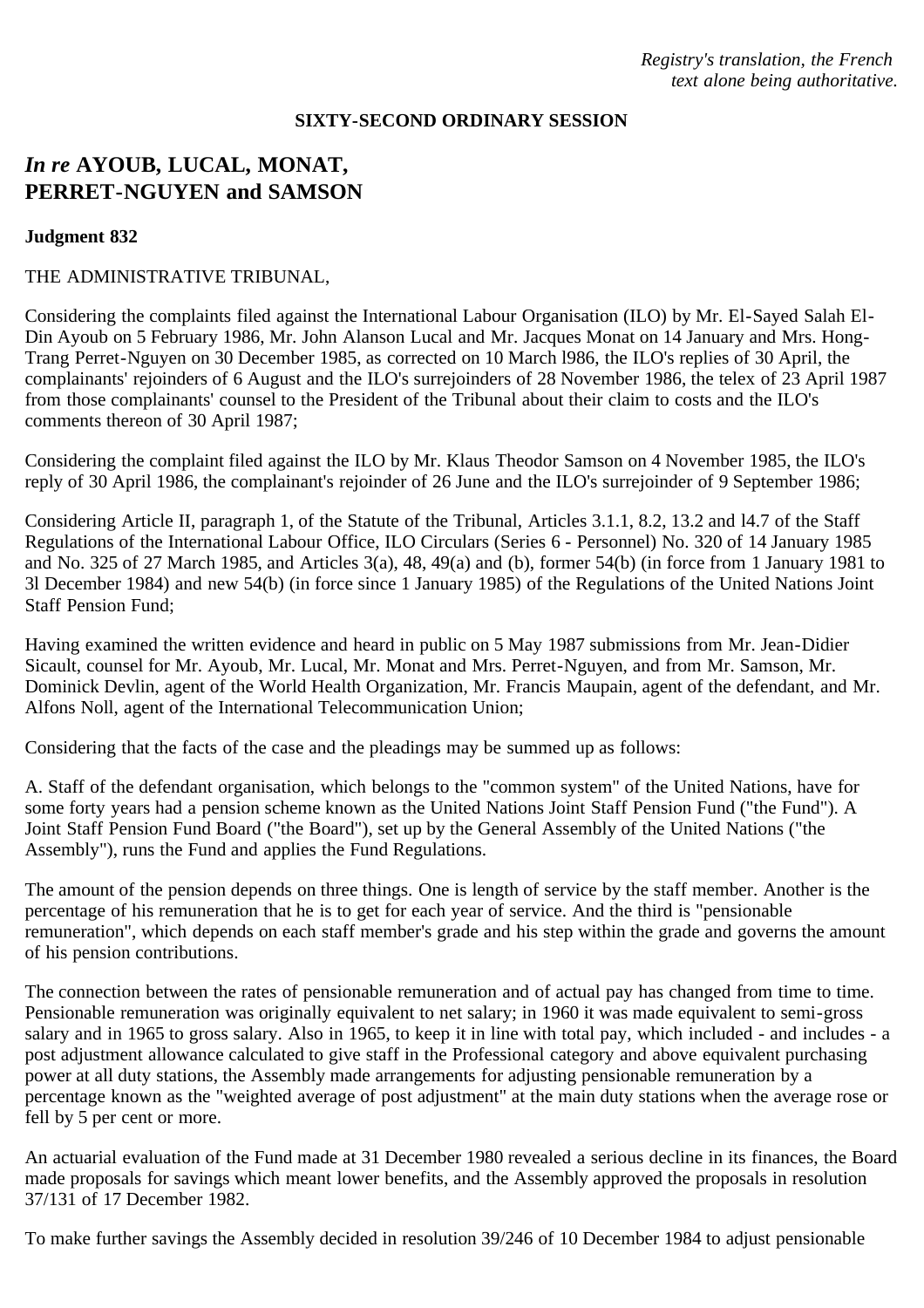remuneration. It approved a new scale of pensionable remuneration as from 1 January 1985 and correspondingly amended Article 54(b) of the Fund Regulations to read: "In the case of participants in the Professional and higher categories, the pensionable remuneration effective 1 January 1985 shall be as appears in the appendix to these Regulations". According to the new scale, which determined pensionable remuneration for each grade and step in the Professional and higher categories, pensionable remuneration went up for grades P.1 and P.2 but fell for P.3 and above. The Assembly rejected proposals from the International Civil Service Commission for transitional measures and asked the Board to put to it at its 40th Session proposals for interim or compensatory measures that would apply to staff on duty at 31 December 1984.

By a circular of 14 January 1985 the Director-General of the International Labour Office made known his decision to apply the new scale to those who had joined or would join the staff on or after 1 January 1985 and to continue to apply to other staff the scale in force at 31 December 1984. By another circular, No. 325, Series 6, of 27 March 1985 he announced his decision to apply the new scale as from 1 April 1985 to staff whose pensionable remuneration had been blocked as at 31 December 1984. For staff whose pensionable remuneration at that date had been higher than it was under the new scale the amounts corresponding to the difference between the rates of contribution under the two scales would be levied and put in a suspense account until the Assembly, at its 40th Session, decided whether to approve interim or compensatory measures. The staff would be paid back with interest any contributions not made over to the Fund on the Assembly's approving such measures. The Director-General accordingly amended Article 3.1.1 of the Staff Regulations, which defines pensionable remuneration.

The complainants are Professional category staff of the International Labour Office. Their pay slips for April 1985 took account of the two circulars and they found that the new scale meant a reduction in their pension contributions and so also in the amount of their future pensions.They lodged internal "complaints" with the Director- General under Article 13.2 of the Staff Regulations: Mr. Samson on 13 June 1985, Mrs. Perret-Nguyen on 22 July, Mr. Lucal on 29 July, Mr. Monat on 4 September and Mr. Ayoub on 26 September. They challenged the decisions to apply to them as from 1 April 1985 the new scale in Article 3.1.1 of the Staff Regulations amended as stated in circular 325. Mr. Ayoub and Mr. Samson also objected to the discounting of steps they had had since 1 January 1985, but these claims are not before the Tribunal.

The Director-General rejected the appeals: Mr. Samson's on 16 August 1985, Mrs. Perret-Nguyen's on 3 October, Mr. Lucal's on 17 October, Mr. Monat's on 7 November and Mr. Ayoub's on 11 November. The letters, which were signed by the Chief of the Department of Personnel, are the final decisions now impugned.

B. The complainants other than Mr. Samson submit identical pleas. Mr. Samson's, though stated differently and sometimes more fully, are similar in substance.

The complainants are alleging breach of the Staff Regulations and of other texts and principles that govern the terms of their appointment. In their submission the decisions they challenge cause them injury, and the Tribunal is competent to hear their complaints under Article II(1) of its Statute.

They allege breach of their acquired rights. Two provisions of the Staff Regulations are material: 8.2 and 3.1.1. The former says that "Except as otherwise provided in his terms of appointment an official shall be subject to the Regulations of the United Nations Joint Staff Pension Fund". Article 3.1.1 defines pensionable remuneration. Matters might have changed with the inclusion of a definition in the Fund Regulations as from 1 January 1981 and the ILO might have waived its competence in the matter, as have indeed other organisations. Instead it kept its own definition in 3.1.1 and so the reference to the Fund Regulations in 8.2 may not be read without regard to 3.1.1. Even supposing the ILO did not mean to give independent force to the definition in 3.1.1, 8.2 makes the provisions of the Fund Regulations on pensionable remuneration part and parcel of its own Staff Regulations, which may not be amended, insofar as they affect relations between the ILO and its staff, unless the staff's acquired rights are safeguarded.

By the lights of the Tribunal's case law and that of the World Bank Administrative Tribunal the pension scheme and the scale of pensionable remuneration are essential terms of an official's appointment, and he has an acquired right in the matter. What must be safeguarded is terms of appointment not just as at the time of recruitment but also as revised from time to time. It is wrong to say that officials not on the brink of retirement have no interest in having the old and more favourable scale still apply to them. At the least they should be given an option.

The complainants invite the Tribunal to quash the decisions to apply the new scale to them and order the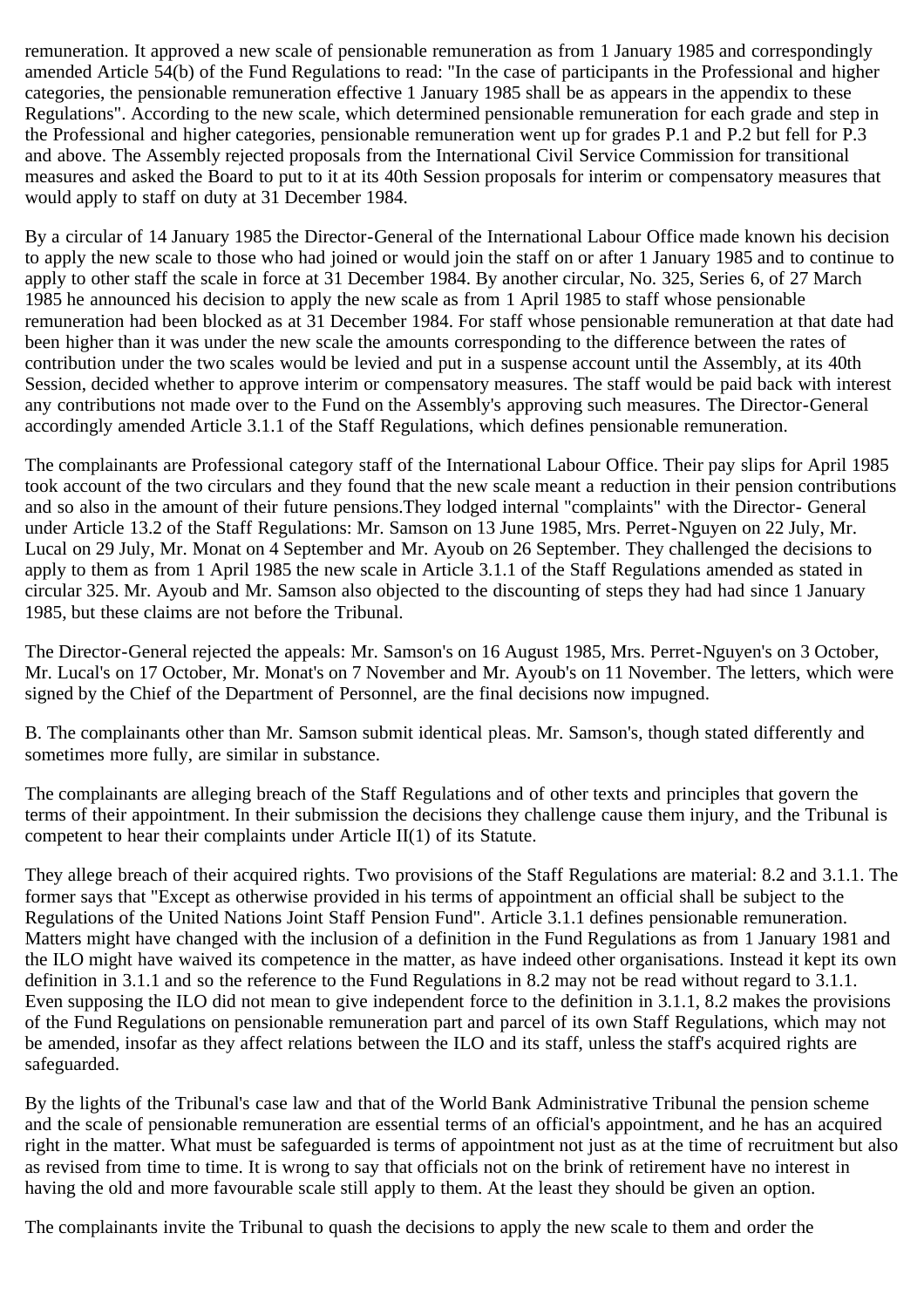application of the old scale or else award compensation for the injury they have sustained. All but Mr. Samson claim costs. Mr. Samson seeks compensation which he puts at \$43,210, or the grant of such other relief as the Tribunal deems fit.

C. In its replies the ILO points out that, though Article II of the Tribunal's Statute allows review of the observance of provisions of the Staff Regulations on pension rights, and Article 8.2 does provide for membership of the Fund in accordance with the Fund Regulations, that is not what the complaints are really about. Moreover, Article 48 of the Fund Regulations says that it is for the United Nations Administrative Tribunal to hear complaints alleging nonobservance of the Regulations.

As to the merits, the Organisation contends that the only material rules are in the Fund Regulations, whatever other provisions the ILO's own Staff Regulations may include on the subject. Article 3.1.1 merely reproduces the definition of pensionable remuneration in Article 54 of the Fund Regulations and does not give it independent force.

The complaints disclose no cause of action. The two scales were adopted in accordance with the provisions of the Fund Regulations, and the provision in Article 8.2 of the Staff Regulations that staff members shall be subject to the Fund Regulations is an essential term of their appointment. By virtue of 8.2 the Fund Regulations form part of ILO Staff Regulations: on that score the parties seemingly agree. But though they acknowledge that it is the Fund Regulations that govern pensionable remuneration the complainants do not address the material provisions. Such remuneration is defined in 54(b), which the Assembly may amend under the procedure prescribed in 49(a) but without prejudice to rights to benefits acquired before the date of amendment (49(b)). What is more, the ILO's function is mainly limited to the levying of contributions, whereas the complainants' future benefits will depend on the amount of pensionable remuneration. The quashing of the decisions impugned would have no effect on the amount of pensionable remuneration: the only consequence for the Organisation would be to require it to levy higher contributions.

As to their allegations of breach of acquired rights, the complainants fail to explain what are the acquired rights they believe to have been denied and what is the text that was amended. The only acquired right conceivably at issue is the right to a pension, that is, to the Fund membership prescribed in 8.2. But since the impugned decisions correctly applied 8.2 the material issue is whether bringing in the new scale was contrary to 49(b) of the Fund Regulations. It would be in breach of 49(b) to do away with the right to a pension but not to change the scale of pensionable remuneration, whether the effect is to raise or to lower the amount of future pension benefits.

From the Tribunal's recent case law, and particularly Judgment 726, the ILO infers that the application of the new scale to the complainants does not amount to breach of their acquired rights.

It invites the Tribunal to dismiss the complaints.

D. In their rejoinders the complainants develop their case and seek to refute the defendant's.

Their purpose is, they submit, both substantive and straightforward: to keep in force a particular pension scheme, including the rules that determine the amount of pensionable remuneration.

The duty the Organisation owes its staff in the matter of pensions is not confined to the levying of contributions. The acquired right the complainants are relying on is the right to have a set of rules apply that provide for a scale of pensionable remuneration by grade and step. There is no question of breach of Article 49(b) of the Fund Regulations: what they allege is that the ILO failed to abide by the terms of their appointment, not that the Fund was in breach of its own Regulations. What the defendant is saying is that it would be unlawful to do away with the right to a pension altogether but that it is lawful to change the method of reckoning contributions. To carry that plea to its logical conclusion would be to strip the right of all safeguards by allowing drastic cuts in future pensions.

E. In its surrejoinders the Organisation enlarges on its main pleas.

In its submission the complainants' rejoinders add no weight to their allegations of breach of acquired rights. By its very nature pensionable remuneration is a variable, because it is governed by outside factors, and cannot form part of the essential terms of appointment. Although constant cuts in pensionable remuneration might put the right to a pension under threat, that does not preclude reduction altogether in a constantly shifting economic context. What the Tribunal's case law requires in the matter of acquired rights is that the essential features and objectives of the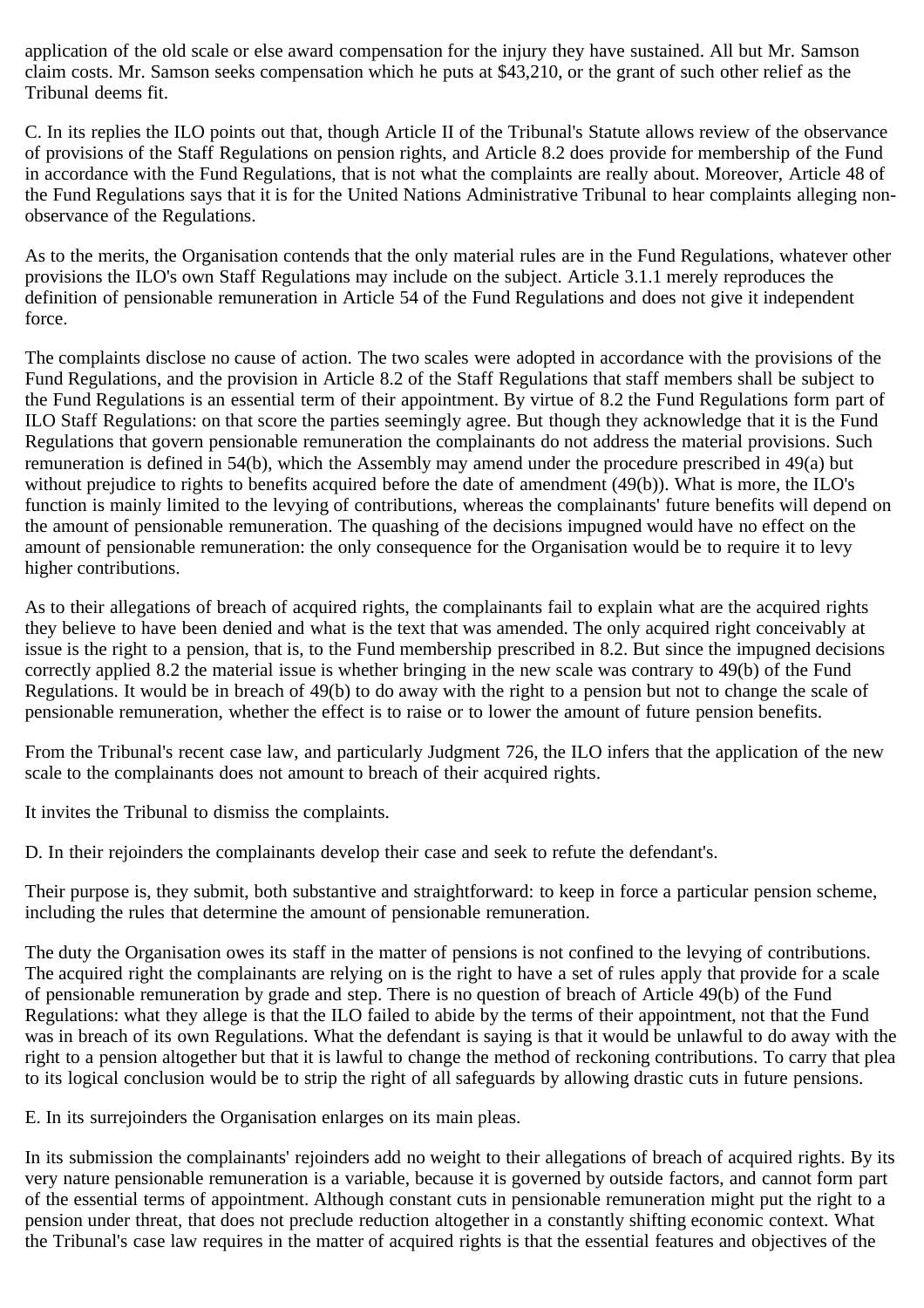pension system be safeguarded. Though the rejoinders seek to show that the introduction of the new scale of pensionable remuneration is just part of a downward drift, the complainants have failed to show any breach of acquired rights as so defined.

## CONSIDERATIONS:

# Pensionable remuneration

1. The United Nations General Assembly set up the United Nations Joint Staff Pension Fund to provide benefits for staff members of the United Nations and its specialised agencies in the event of their retirement, death or disability. The Regulations of the Fund came into force on 23 January 1949 and according to Article 3(a) the ILO joined the Fund on that date, though it kept its own pension scheme for officials recruited before 26 May 1946.

2. Although retirement pensions do bear a relation to the pay of staff members, it is "pensionable remuneration" (in French it was known until 1981 as "traitement soumis à retenue pour pension" and then as "rémunération considérée aux fins de la pension") that serves in reckoning the amount of the pension. It has been adapted many times to changes in circumstances. It was originally equivalent to net salary, then to semi-gross salary, and from 1965 to gross salary, though account was also taken of the weighted average of post adjustment allowances paid at the main duty stations. A system was introduced that was based on two amounts, one reckoned in the United States dollar and the other in local currency, and the Assembly took a series of measures. In 1980 it decided to apply different methods of reckoning to contributions and to benefits. In 1982 it approved proposals for savings that brought about a reduction in benefits. In 1983 it raised the contribution rate and suspended adjustments of pensionable remuneration. On 10 December 1984 it adopted a new scale of pensionable remuneration to take effect on 1 January 1985 and an amendment to Article 54(b) of the Fund Regulations. On 18 December 1985 it approved transitional arrangements. Under the new scale pensionable remuneration was raised for staff in grades P.l and P.2 but lowered for staff in higher grades.

The application of the new scale and the complainants' response

3. On the adoption of the new scale the Director-General of the ILO amended Article 3.1.1 of the Staff Regulations, the provision on pensionable remuneration.

Circular 320 (Series 6 - Personnel) of 14 January 1985 informed the staff of the amendment. The new text provided for applying the new scale to Professional and higher category staff recruited on or after 1 January 1985 but it safeguarded the amount of pensionable remuneration as at 31 December 1984 for members of the same categories in service at that date.

Circular 325 (Series 6 - Personnel) of 27 March 1985 reported a decision by the Governing Body of the International Labour Office to authorise the Director-General (l) to apply the new scale from 1 April 1985 to "officials whose pensionable remuneration had been frozen at the level reached on 31 December 1984"; and (2) to deposit the difference between the contributions due under the old and the new scales in a "suspense account" to be used "for the purpose of interim or compensatory measures" or else paid back with interest.

4. The complainants appealed to the Director-General challenging, among other things, the application of the new scale from 1 April 1985. Having failed to get satisfaction, they ask the Tribunal to quash the decisions rejecting those appeals and order that the old scale apply to them or else make an award of damages.

In their internal appeals to the Director-General some of the complainants made claims of their own. Mr. Ayoub and Mr. Samson, for example, submitted that the ILO ought to have taken account of increments they had had since 1 January 1985. But the Tribunal does not have those claims before it and may deem them to be waived.

Joinder

5. Complaints against a single organisation may be taken together provided the substance of the claims and the facts they rest on are the same.

The present complaints meet both requirements. Although the wording may differ, in substance they all seek the quashing of the decision to apply the new scale from 1 April 1985. And although not all the complainants are in the same position they do rely on the same fact, namely the injury allegedly attributable to the change in scale.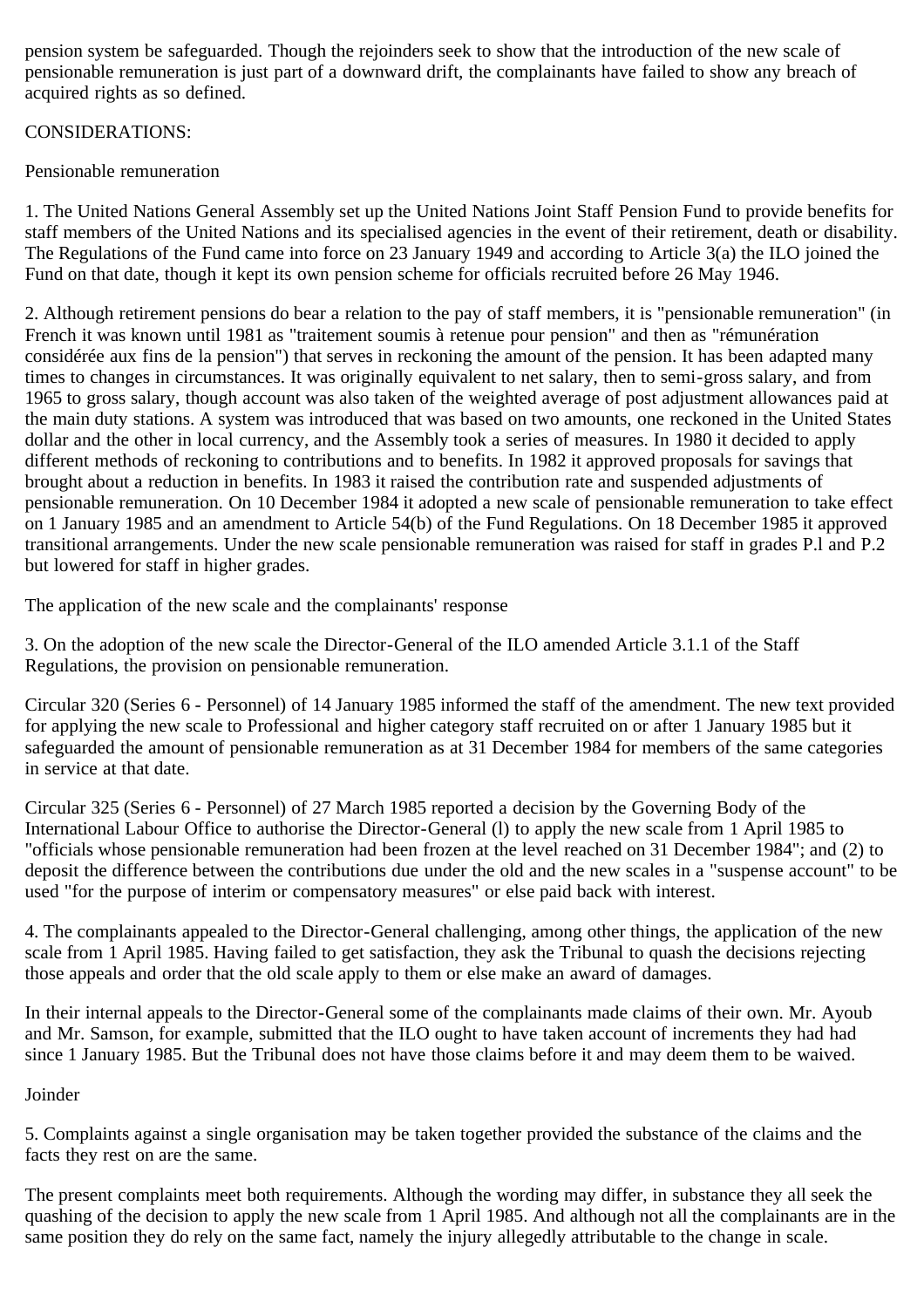### Receivability

6. Under Article II(l) of its Statute the Tribunal may hear complaints alleging the non-observance of the terms of appointment of officials and of provisions of the Staff Regulations. Its competence thus covers any allegation of breach of service conditions.

7. The complainants' case does not rest on breach of any term of their contracts or of any provision of the Staff Regulations. What they are saying is that as applied to them Article 3.1.1 of the Regulations impairs their acquired rights. Their complaints will therefore be receivable if the application of 3.1.1 does cause them injury.

It does. Article 3.1.1.2 reads: "The scales of pensionable remuneration of the Professional category and above shall be those specified on page 10". Those scales set out in detail the amounts of pensionable remuneration as from 1 April 1985. It is the application of 3.1.1 that, having brought the new scale into effect, causes the complainants injury.

8. The Organisation contends that 3.1.1 is just a corollary of Article 54(b) of the Fund Regulations, that the Tribunal may therefore not review any decision taken under 3.1.1, and that the United Nations Administrative Tribunal is the body competent to rule on the lawfulness of any such decision under the Fund Regulations. But the argument will not square with the purpose or the wording of 3.1.1 or with the construction that has been put on it.

The ILO put a definition of pensionable remuneration in 3.1.1 in 1961 and amended it in 1965 and 1981. There was no definition in the Fund Regulations until 1981, when one was put in Article 54(b). That the ILO kept 3.1.1 notwithstanding the adoption of 54(b) suggests that it gave the provision a force of its own.

That is borne out by the Organisation's own statements. In a report to the Governing Body in February/March 1985 the Office said:

"Pensionable remuneration from the commencement of the Fund has been regarded as an essential condition of service, as it is the basis of pension entitlements and the liability to pay contributions. This is the reason why its definition and the scales of pensionable remuneration have formed part of the ILO Staff Regulations."

Thus the ILO deliberately introduced and kept in its Staff Regulations a definition of pensionable remuneration and so intended to apply the definition to its own staff.

What is more 3.1.1 does not reproduce 54(b) word for word. As it appears in the April 1986 edition of the Regulations 3.1.1 suspends several provisions of 54(b).

So it is an independent provision.

Several departures by the ILO from the Fund Regulations show it did not believe it was absolutely bound by the Regulations but gave 3.1.1 independent effect. First, the ILO did not comply with the Assembly's decision at its 39th Session to suspend adjustment of pensionable remuneration. Secondly, whereas the new scale was supposed to apply as from 1 January 1985, not until 1 April 1985 did the ILO apply it to its own staff. And thirdly, the ILO takes account of several salary steps - increments for seniority or merit - which the Regulations do not refer to.

Article 8.2 of the Staff Regulations does say that "Except as otherwise provided in his terms of appointment an official shall be subject to the Regulations of the United Nations Joint Staff Pension Fund". But instead of just citing the Regulations the article declares the terms of appointment to apply, and they include those embodied in 3.1.1.

The ILO's argument is therefore mistaken: 3.1.1 is an independent provision, and the Tribunal may hear complaints impugning decisions that are founded on it.

The substance of the claims

9. The ILO submits that the complaints are misdirected: they challenge the reckoning of pensionable remuneration whereas what is really at issue is the reckoning of the remuneration that serves in calculating pension contributions.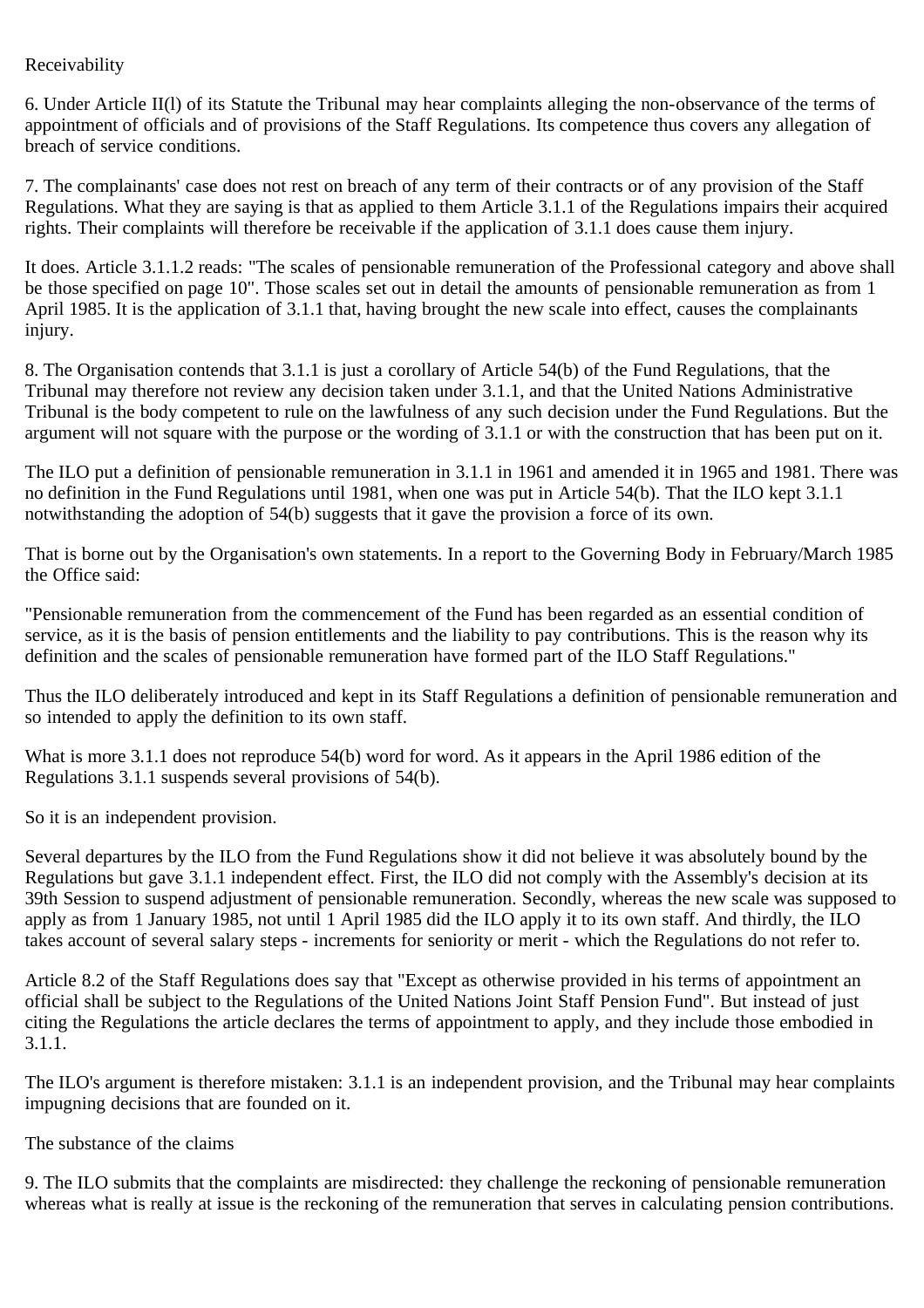For two reasons this plea fails as well.

One is that the complaints are impugning decisions to apply 3.1.1, and that is a provision that determines pensionable remuneration. The Tribunal is therefore required to rule on the actual amount of such remuneration.

Secondly, there is a close connection between pensionable remuneration and the remuneration that serves in reckoning pension contributions. As the ILO acknowledges, the remuneration on which contributions are based may not be lower than the remuneration that gives right to a pension: when the former falls, so does the latter. Contrary to what the ILO maintains, even if the complaints had a direct bearing only on the reckoning of contributions they would indirectly raise the question of the reckoning of the pension.

Acquired rights as defined in the Fund Regulations

10. The ILO submits that, if the complaints are not misdirected, the issue of acquired rights arises in the context of Article 49(b) of the Fund Regulations. The clause authorises the Assembly to amend the Regulations without prejudice to the rights acquired during an earlier period of affiliation. The ILO infers that staff may rely on their acquired rights only up to the date of adoption of the new scale, which applies without restriction thereafter.

11. There are fatal objections to the plea. First, it is not this Tribunal that construes 49(b), but - so says Article 48 of the Regulations - the United Nations Tribunal.Secondly, what the complaints challenge is the application, not of the Fund Regulations, but of Article 3.1.1 of the Staff Regulations, and so there is no call to construe the former.

Thirdly, since the doctrine of acquired rights is a general principle it does not matter whether 49(b) construes them widely or narrowly.

The Tribunal will rule on the issue by its own lights.

Acquired rights as construed by the Tribunal

12. Article 14.7 of the ILO Staff Regulations reads:

"Subject to the approval of the Governing Body, the Regulations may be amended, without prejudice to the acquired rights of officials, by the Director-General after consulting the Administrative Committee. The Director-General shall also amend the Regulations, without prejudice to the acquired rights of officials, and after consulting the Administrative Committee, in order to give effect to decisions of the International Civil Service Commission ..."

Thus ILO staff have their acquired rights protected by the Organisation's own Staff Regulations. Actually the doctrine would afford them protection anyway even if there were no such provision in the Regulations.

As the Tribunal defines it, an acquired right is one the staff member may expect to survive any amendment of the rules. The meaning may be debatable, but the term is worth keeping. It appears in the Staff Regulations and it is a convenient enough way of describing a staff member's right to have some term of his appointment protected.

13. In Judgment 61 (in re Lindsey) the Tribunal held that the amendment of a rule to an official's detriment and without his consent amounts to breach of an acquired right when the structure of the contract of appointment is disturbed or there is impairment of any fundamental term of appointment in consideration of which the official accepted appointment.

That calls for some explanation.

Although there will be breach of an acquired right only if one of two conditions is fulfilled, the two are in fact but one. Disturbance of the structure of the contract posits impairment of a fundamental term, and the latter the former.

A somewhat broader framing of the doctrine is wanted so that it will cover not just terms of appointment that were in effect at recruitment but also terms that were brought in later and were calculated to induce the staff member to stay on.

The reference to a "term of appointment in consideration of which the official accepted appointment" was never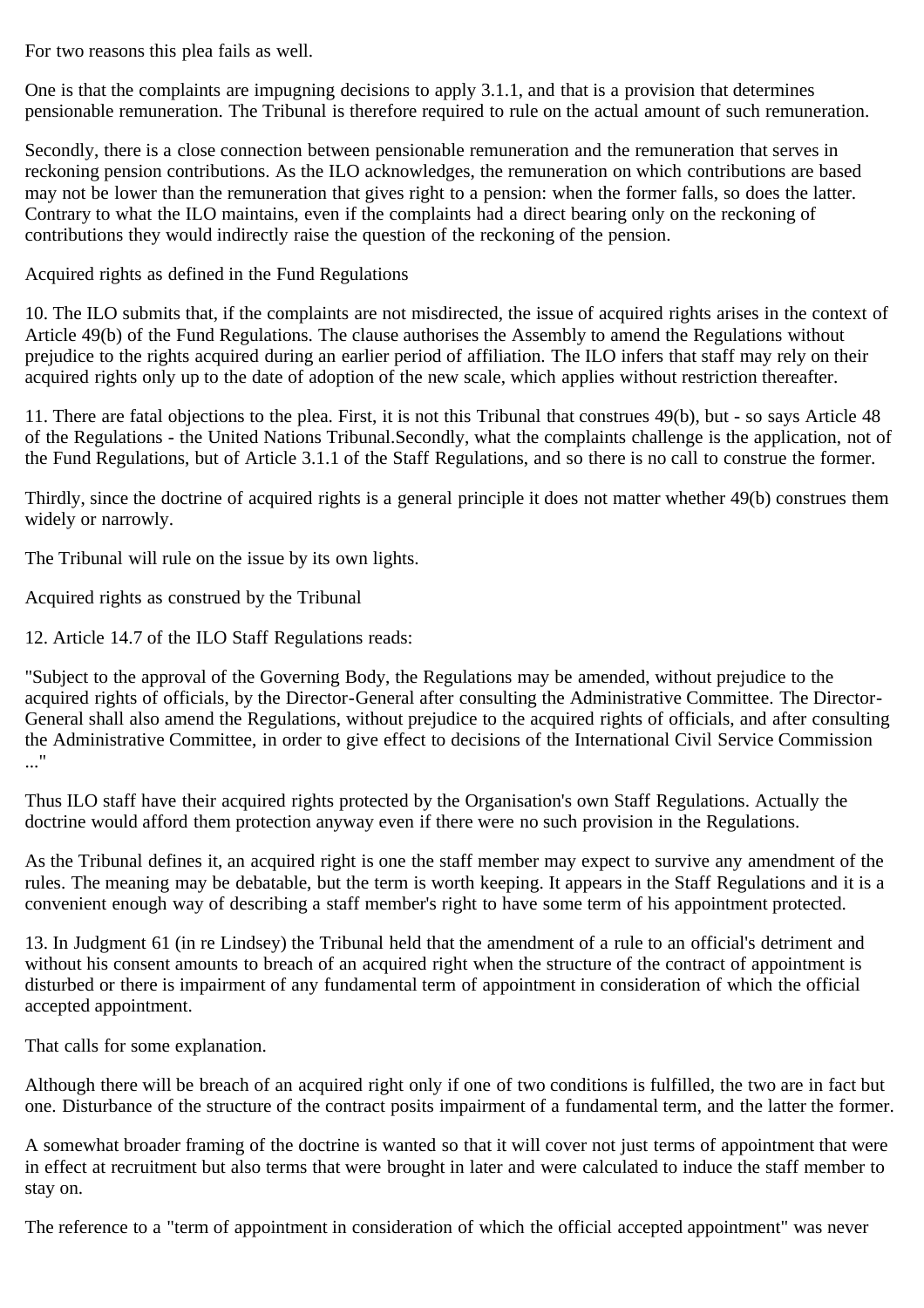meant to import a subjective test: did this term or that actually make the staff member sign on or decide to stay? What the Tribunal had in mind was a term of the sort that might sway his decision.

In some instances only the existence of a particular term of appointment may form the subject of an acquired right. But there are other contingencies in which the arrangements for giving effect to the term may also give rise to such a right.

Stated in that way the doctrine is broader than the rule against retroactivity. Whereas the doctrine looks to the future as well as to the past, the rule merely forbids altering what already belongs to the past.

So before ruling on the plea the Tribunal must in each case determine whether the altered term is fundamental and essential.

14. There are three tests it will apply.

The first is the nature of the altered term. It may be in the contract or in the Staff Regulations or Staff Rules or in a decision, and whereas the contract or a decision may give rise to acquired rights the regulations and rules do not necessarily do so.

The second test is the reason for the change. It is material that the terms of appointment may often have to be adapted to circumstances, and there will ordinarily be no acquired right when a rule or a clause depends on variables such as the cost-of-living index or the value of the currency. Nor can the finances of the body that applies the terms of appointment be discounted.

The third test is the consequence of allowing or disallowing an acquired right. What effect will the change have on staff pay and benefits? And how do those who plead an acquired right fare as against others?

15. How do the three tests apply to the present case?

The complainants argue an acquired right to application of the old scale of pensionable remuneration as prescribed in Article 3.1.1 of the Staff Regulations before the recent amendments. So they are relying not on the contract or on any decision but on a rule, their right to the safeguarding of their conditions of service is not an unqualified one, and what matters especially is the reasons for and consequences of the amendments to 3.1.1.

Pensionable remuneration has greatly altered with circumstances. The Assembly made it equivalent to net salary, to semi-gross salary and then to gross salary, with due regard to the weighted average of post adjustment. Contributions and benefits have changed time and again. Indeed the reckoning of the pension depends on such factors as the cost of living, currency rates and rates of tax in the country of the pensioner's residence. Those are variables that may preclude the creation of acquired rights. The financial plight of the Fund has over the years become alarming. To treat pensionable remuneration as a fundamental condition of service, an acquired right, and therefore inviolate, might be to overlook the real difficulties facing the Fund and the agencies.

The cut in pensionable remuneration does of course harm the complainants' interests. International civil servants quite understandably put stock in their retirement benefits and quite rightly want an income that, even if it will not sustain the same standard of living, will at least be comfortable. The decisions impugned do mar the outlook, in some cases seriously. But that is not enough to establish breach of an acquired right. The decisions plainly do not affect everyone to the same extent. Because of promotion or increments some are likely to get at least as much on retirement as they would have got under the old scale on retirement by 1 April 1985. What is more, the reduction in pensionable remuneration affects only senior officials and staff in lower grades fare better under the new scale than they did under the old. Despite the new scale international civil servants still stand to get bigger pensions than the best-paid national civil servants. And on 18 December 1985 the Assembly approved transitional measures that help some staff.

The Tribunal concludes that because the altered term is in the rules and because of the reasons for the amendment, and notwithstanding the financial injury to the complainants, there was no breach of an acquired right. Yet if the injury increased because of decisions that are not now before the Tribunal there might be further review.

16. Although the complainants have no acquired right they do not lack protection. They may ask the ILO to accept restraint in its dealings with staff. An international organisation should refrain from any measure which is not